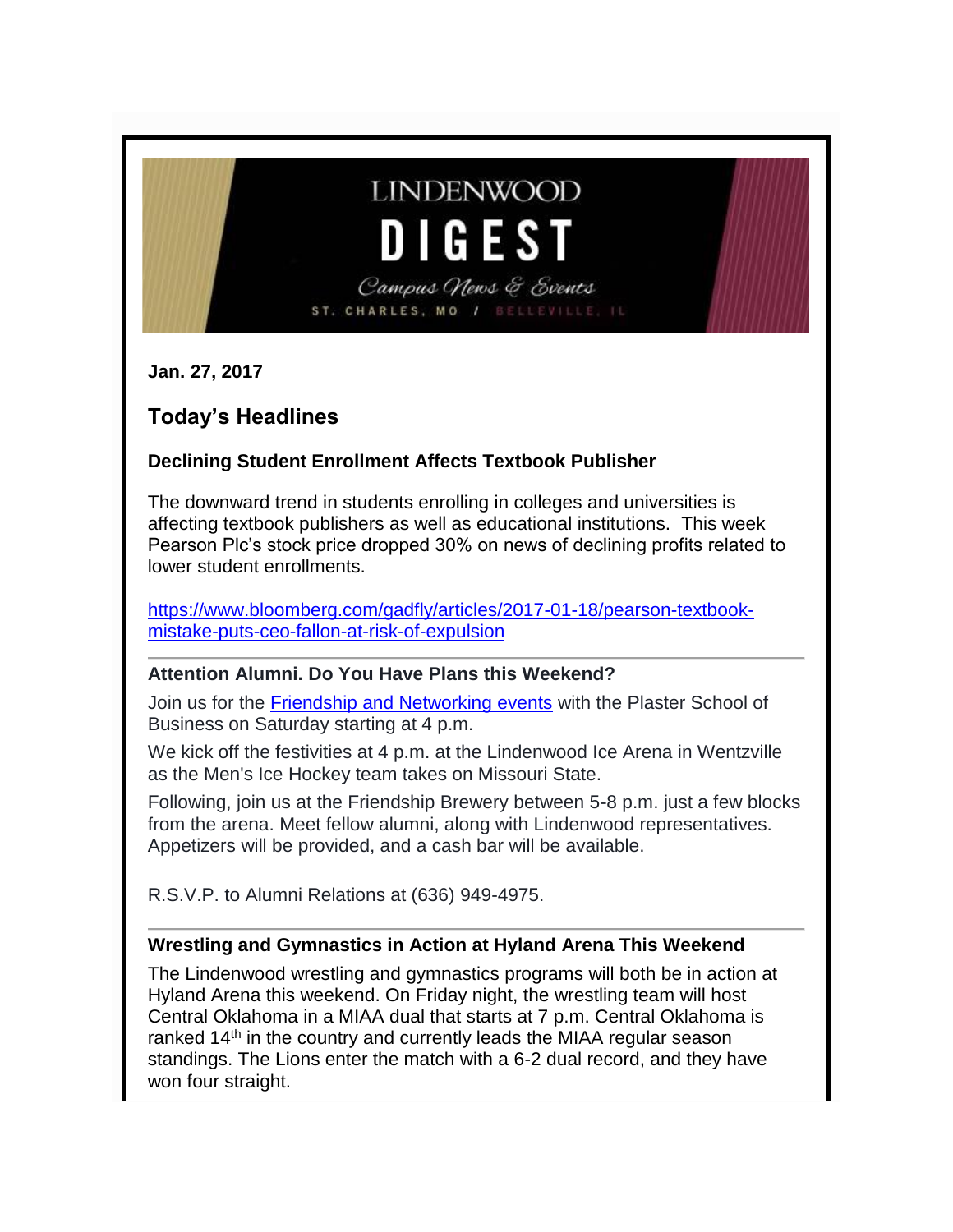Saturday afternoon at 4 p.m., the Lindenwood gymnastics team will host a trimeet with Winona State and Wisconsin-La Crosse. The defending USA Gymnastics Women's Collegiate National Champions will look for a pair of wins in its second home meet of the season.

Admission to both events is free for all Lindenwood faculty and staff.

#### **Freshman Seminar Proposals Now Being Accepted**

The office of Student and Academic Support Services – First Year Programs (SASS-FYP) is currently accepting proposals to teach one of our new Like No Other – Freshman Seminars. The concept of the LNO Seminars is to connect our incoming students to full-time faculty members through creative and innovative seminar topics. Each seminar will be unique to the individual instructor, who will have an opportunity to pass on their passion for their particular area of study. We are looking or seminars that represent a broad range of degree programs.

### Course Content

- Curricular content (Faculty Administered)
	- o Critical Thinking
	- o Written Communication
	- o Engagement in current practices / events for each degree / area of academic focus
	- o Career Connection student organizations, professional associations
- Co-Curricular (SASS-FYP Administered)
	- o University Required Assessments
		- College Student Inventory, Alcohol Education, Sexual Assault Prevention, and Bystander Intervention Education
	- o Career Portfolio
	- o Diversity, Equity, and Inclusion

#### Course Details

- 1 Credit Hour Meets once a week for the Fall 2017 semester
- \$1000 stipend for instructors whose seminars are accepted into the program.

Attached is an [example syllabus](http://felix.lindenwood.edu/newsletter/2017_01/lno_syllabus.pdf) and the [proposal form.](http://felix.lindenwood.edu/newsletter/2017_01/lul_proposal.pdf) All proposals should be submitted to Sarah Tetley at [STetley@lindenwood.edu.](mailto:STetley@lindenwood.edu) The proposal deadline is **Feb. 16, 2017, at 3 p.m**.

If you have any additional inquiries regarding the program please contact Sarah Tetley at **STetley@lindenwood.edu** or 636-276-4627.

**Faculty Reads Series Event Feb. 21**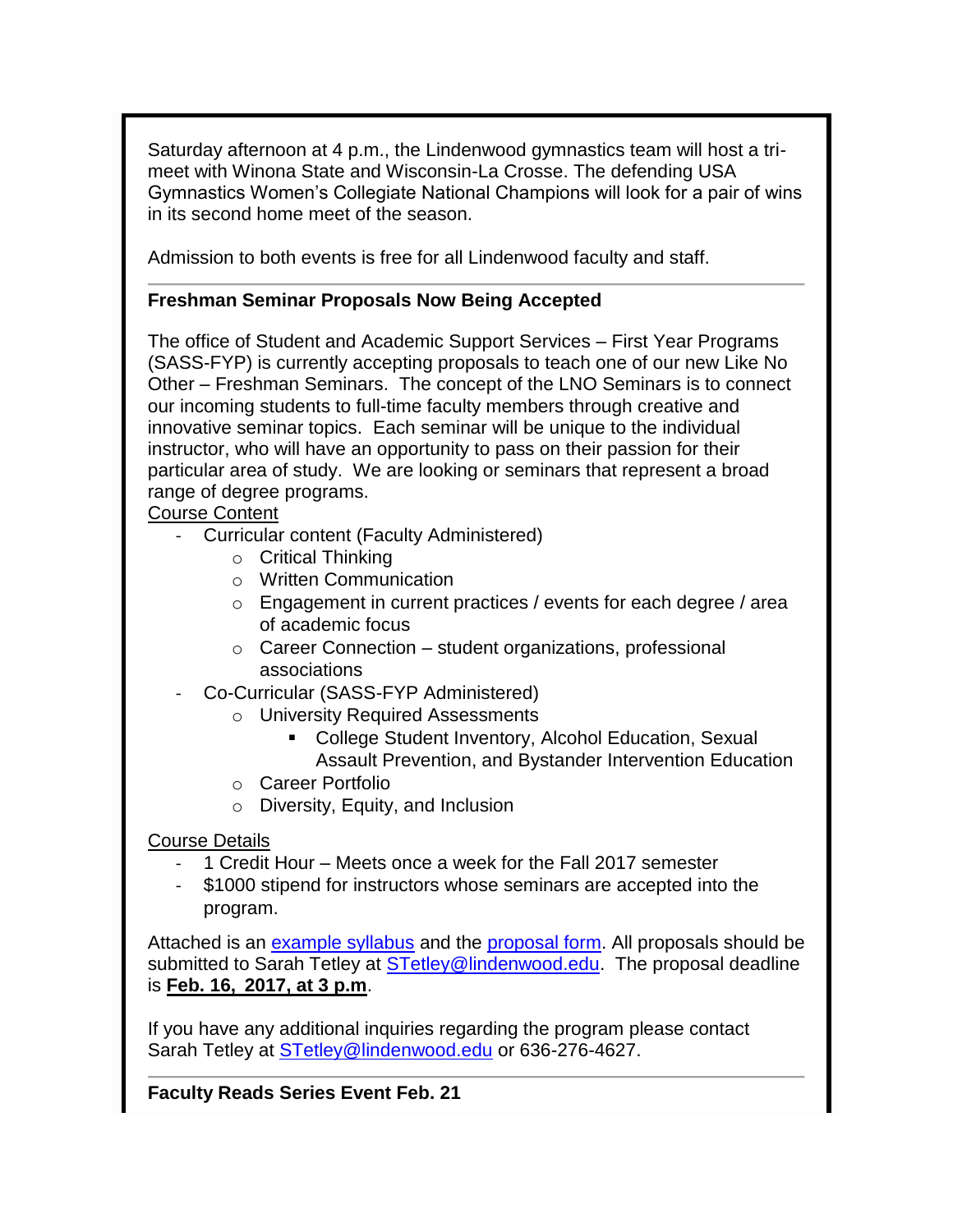The Faculty Reads Series will feature Dr. Edward Morris and Dr. Rik Hafer on Feb. 21 at 2 p.m. in Butler Library. Please see [the flyer](http://felix.lindenwood.edu/newsletter/2017_01/faculty_reads.pdf) for more information.

#### **HLC Fact of the Week**

What will the HLC site visit on November 6-7, 2017 be like? Here are a few relevant details:

- The visit will be 1.5 days in duration.
- The visiting team representing HLC will consist of 3, 5, or 7 peer reviewers – faculty, staff, and administrators from other institutions within the 19-state HLC region.
- The team will come to Lindenwood having read our Assurance Argument, many supporting evidence documents, our website, and all of our relevant past HLC-related documents (e.g., the Team Report from the HLC October, 2013 site visit to Lindenwood).
- Both the St. Charles campus and the Belleville campus will be visited but the Belleville campus will be visited either before or after the November 6-7 timeframe.
- While visiting our campuses, the HLC team members will have many questions relating to our Assurance Argument. To learn more about us and to seek answers to those questions, they will visit with faculty, staff, students, board members, and perhaps others.
- The Federal Compliance Report, which we will submit along with the Assurance Argument, will be evaluated prior to the site visit by someone or some individuals other than the visiting team. Visiting team members may, however, have follow-up questions about the report when they meet with us.

To see the countdown clock to the visit and learn more about accreditation and Lindenwood's comprehensive evaluation and site visit on November 6-7, 2017, visit the HLC page on the Lindenwood website here:

[http://www.lindenwood.edu/about/higher-learning-commission/.](http://www.lindenwood.edu/about/higher-learning-commission/)

Questions? Contact David Wilson, Associate VP for Institutional Effectiveness, at [DWilson@lindenwood.edu](mailto:DWilson@lindenwood.edu) or x4737.

**ACA 1095C Tax Forms Available in Workday!**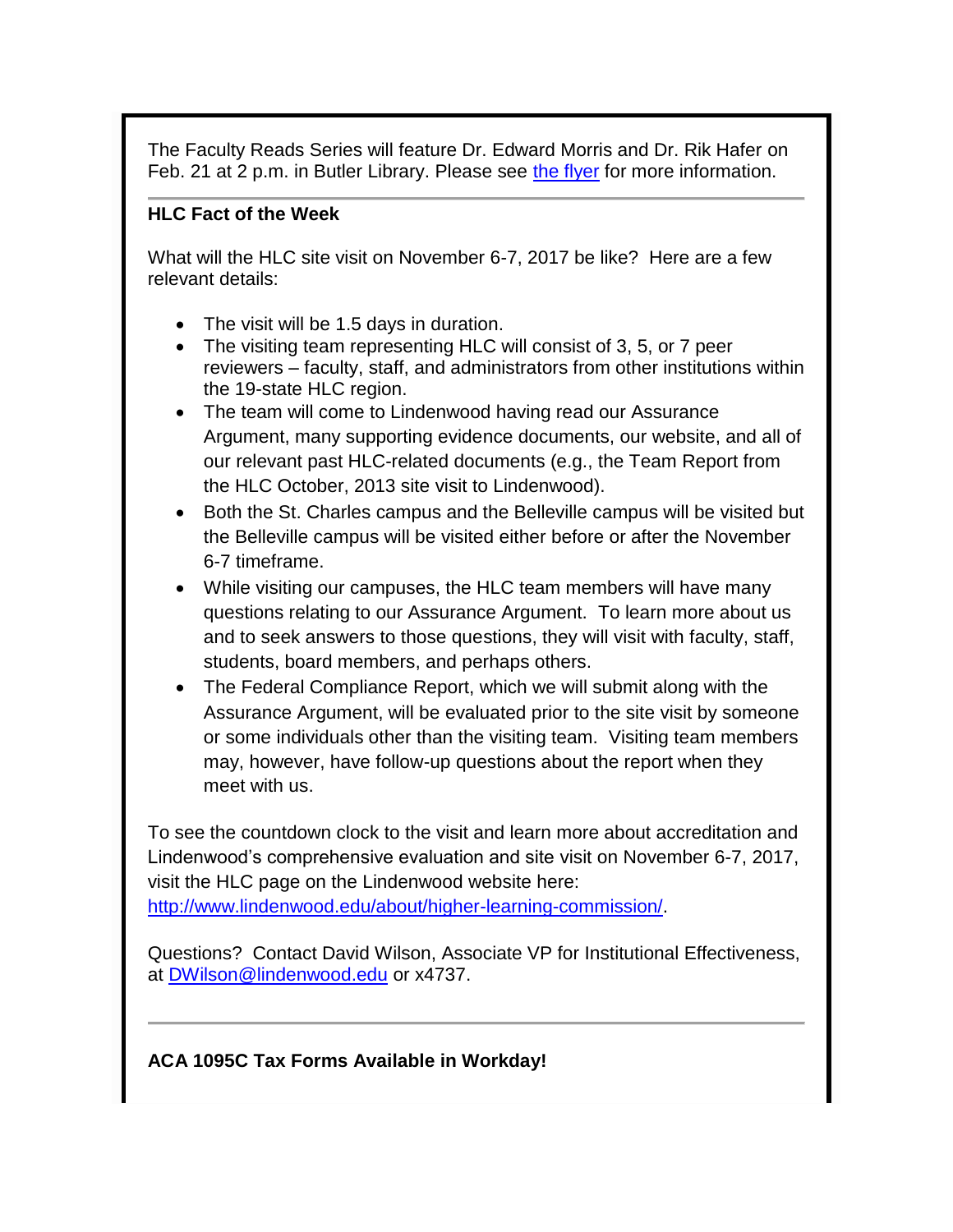You may now download your 2016 1095C ACA Tax Forms by simply logging into Workday and following [these](http://felix.lindenwood.edu/newsletter/2017_01/acainstructions.pdf) instructions. Please contact Candace Terry for questions on 1095C forms only. Questions regarding all other tax forms should be directed to Monica Seiter in Payroll.

#### **Electronic W2's Now Available in Workday**

Electronic versions of the 2016 W-2s are now available in Workday.

To access your forms, click on the 'Pay' worklet and choose My Tax Documents under the view menu.

Paper copies of the W-2s will be mailed to the home address on file.

If you have any questions, please reach out to the payroll office at 636-949- 4971.

#### **Dissertation Defense (STC)**

**Doctoral Candidate:** Sarah Turpin-Padberg

**Chairperson:** Dr. Nancy Schneider

**Title: "Effects of Teacher Preparation and Support on Retention "**

**Date:** Friday March 3, 2017 **Time:** 9 a.m. **Place:** Roemer 217

#### **Excused Absences (STC)**

The following students will be representing Lindenwood University at the upcoming Missouri Music Educators' Association Conference as members of the All-Collegiate Orchestra. This is a great honor, and features the top university-level musicians from around the state. Faculty, please excuse these students from class on Thursday and Friday of this week (Jan. 26 & 27) and provide them the opportunity to make up any work that will be missed during their absence.

Many thanks, Dr. Jeffrey Barudin Director, Lindenwood University Symphony Orchestra

| George, Anna    | McBride, Mason |
|-----------------|----------------|
| Johnson, Oliver | Resler, Kymbre |